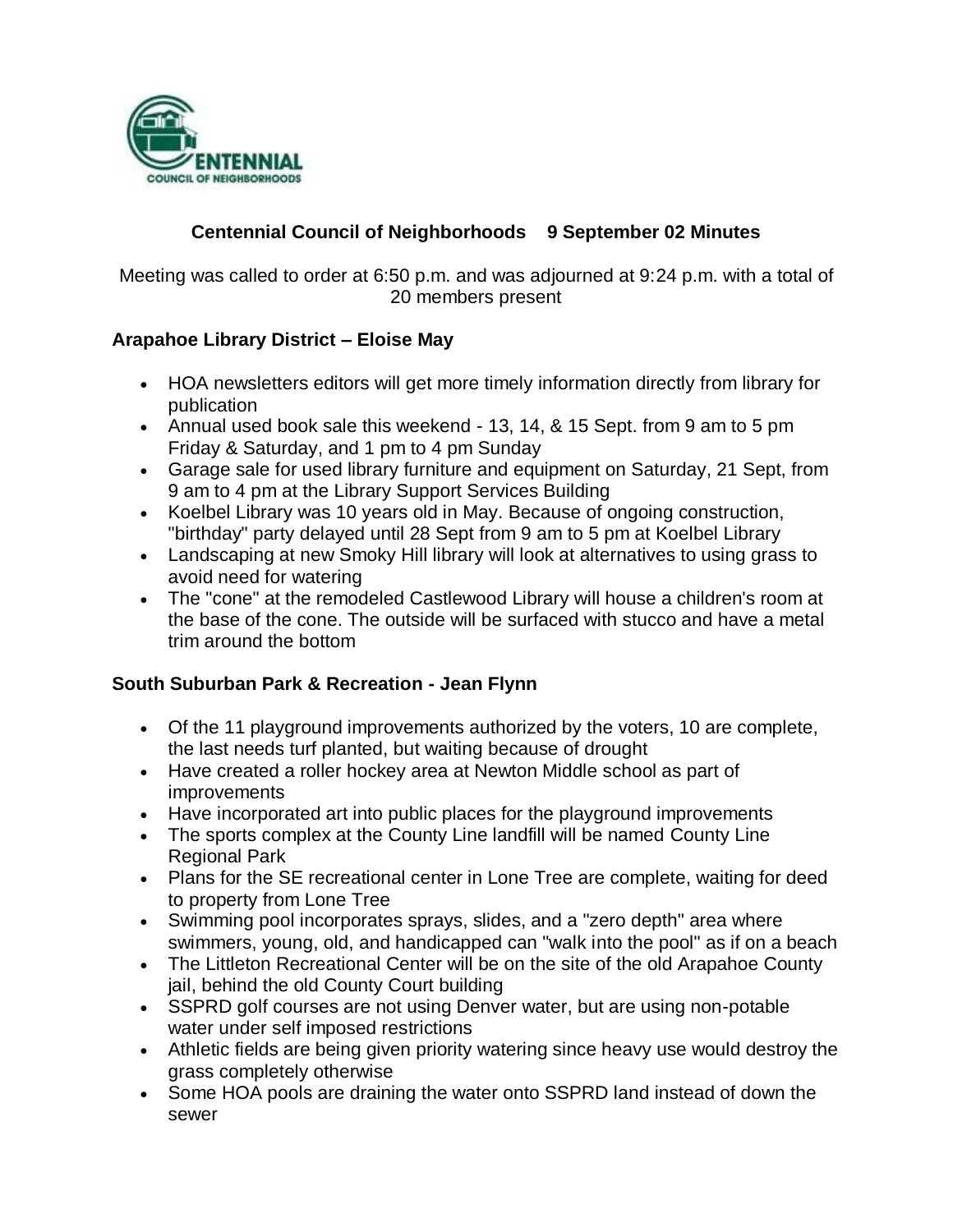Cherry Hills Village will put issue of withdrawing from SSPRD on the November ballot for its citizens

### **Arapahoe Parks & Recreation - Rebecca Nash**

- There will be no grass planted at the new Ridge Park, next to the Antelope Ridge school because of the lack of water
- Master plan for the Saddle Rock area will be started soon
- Architect for the new recreation center at Buckley & Orchard is being chosen. Center expected to open in 2004

# **Arapahoe Sheriff's Department - Bruce Williamson**

- There is heightened security at public buildings because of 9/11 anniversary
- Captain Mark Campbell has been reassigned to administrative duties
- Street drag racing contributed to traffic fatalities which are up 10% in Colorado through the middle of August, but there have been none in Arapahoe County
- Sheriff's Office will be targeting aggressive driving, with day & evening action plans
- The cameras being installed along the streets are for T-REX to monitor traffic bottlenecks during construction on I-25

# **City of Centennial – Ward 3 - Andrea Suhaka**

- There will be a Ward 3 meeting at City Offices on 17 September at 7:00 p.m. Any Centennial citizen is welcome & encouraged to attend
- Parking restrictions for the surrounding residential areas have been implemented at Arapahoe and Smoky Hill high schools. Restrictions can be created for any areas that have a problem, not just school areas
- Cherry Creek Center development has been annexed to the City
- There are 3 candidates for the position of City Clerk, also looking for a clerk for Municipal Court

# **City of Centennial – Ward 4 - Betty Wotring**

- Annual pancake breakfast and Centennial's 2nd birthday party will be at deKoevend Park, shelter C (6631 S University Blvd) from 8:00 to 10:00 a.m. on September 14. Family fun activities will continue until 11:00 a.m.
- City Councilman George Gatseos suffered a heart attack and had triple bypass surgery on 9 September

# **CenCON Reports - President - Cathy Noon**

- List of HOA representatives from Arapahoe County must be updated
- On the new Centennial City web site, there will be a section where individual HOAs can post information about their HOA
- Non paying and non attending member HOAs will be contacted by phone
- On January 1st, the City's Municipal Court will open
- Neighborhood Resource Center is having a conference in Longmont this year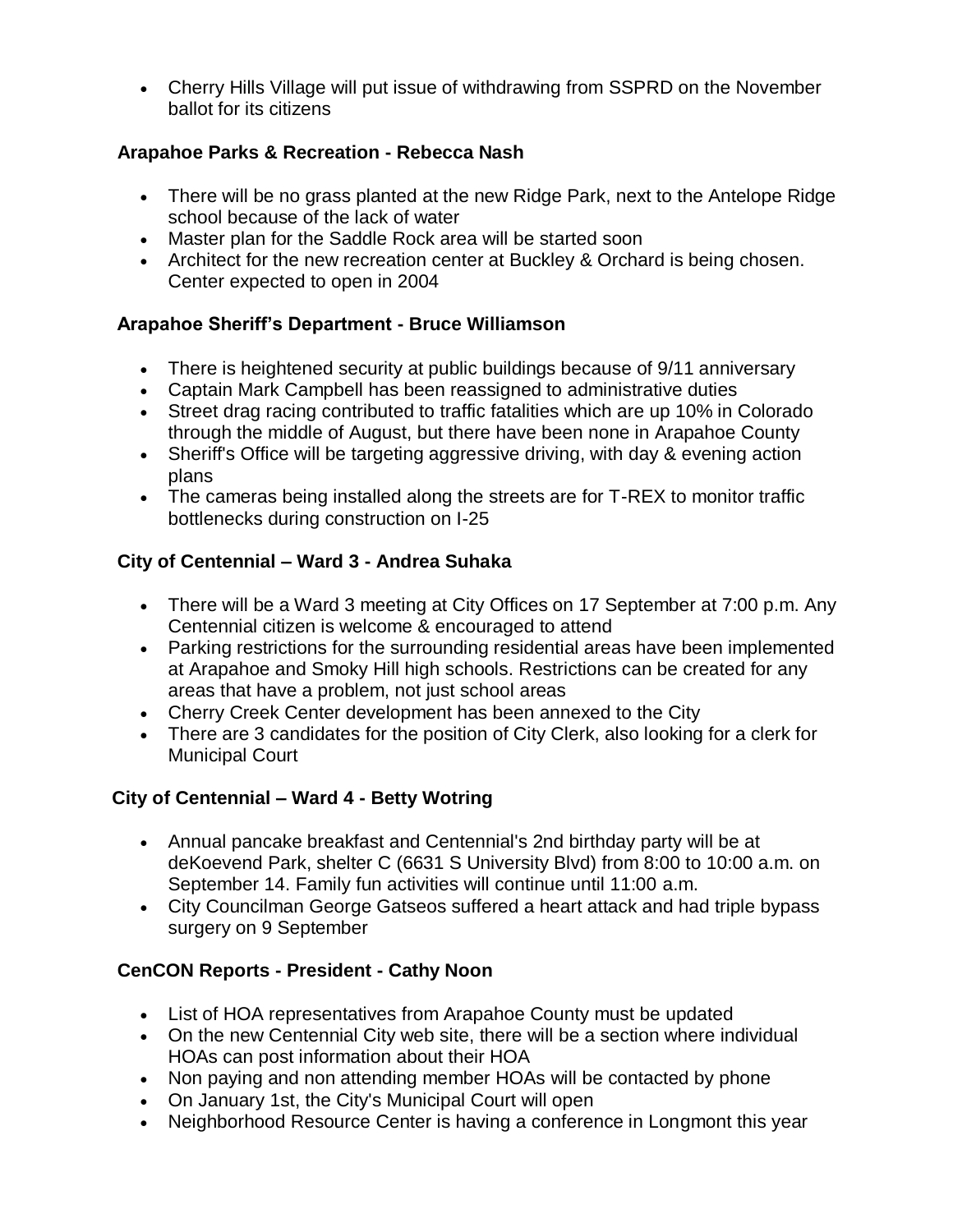- CenCON will provide a "contact" list for the member HOAs to the City based on information provided by the members
- There needs to be an education program for the citizens as to what ordinances have been adopted by the City, and what ones have been copied from Arapahoe **County**
- Land Use department needs to provide information in a format that is more generally acceptable to all users
- Because of the time constraints before the availability of the absentee voting ballots, CenCON will not host a forum to meet the 2 candidates running for Arapahoe County Commissioner
- The official spelling for Centennial Council of Neighborhoods is CenCON
- Still looking for a replacement for Tony Murray on the CenCON planning review committee
- Jess Edwards' letter concerning the ticketing of Ty Henken for gathering petition signatures at Dry Creek Elementary school was read to the members

| Checking account<br>Previous balance: | \$714.18 | Savings account<br>Previous balance: | \$<br>1795.23 |
|---------------------------------------|----------|--------------------------------------|---------------|
| Income                                | \$45.00  | Income (Dues)                        | \$0.00        |
| <b>Expenses</b>                       | \$249.35 | (Interest)                           | \$0.00        |
| <b>Closing Balance</b>                | \$509.83 | <b>Closing Balance</b>               | \$<br>1795.23 |

#### **- Treasurer - Gerry Cummins**

#### **- Secretary - Frank Green**

• It was moved by Claudette Cooper and seconded by Gerry Cummins that the August minutes be approved. Approval was unanimous

#### **- Membership - Michael Kirrane**

 Contact will be made will those members who have not been attending the meetings, and also those who have not yet paid the annual dues

#### **- Plans - Plans Committee**

- Plans committee meets at 7:00 p.m. on the Tuesday before the CenCON meeting at Brad Calbert's office, near I-225 & Iliff.
- Heritage Greens Improvement District petition was received, but is "out of scope" for CenCON